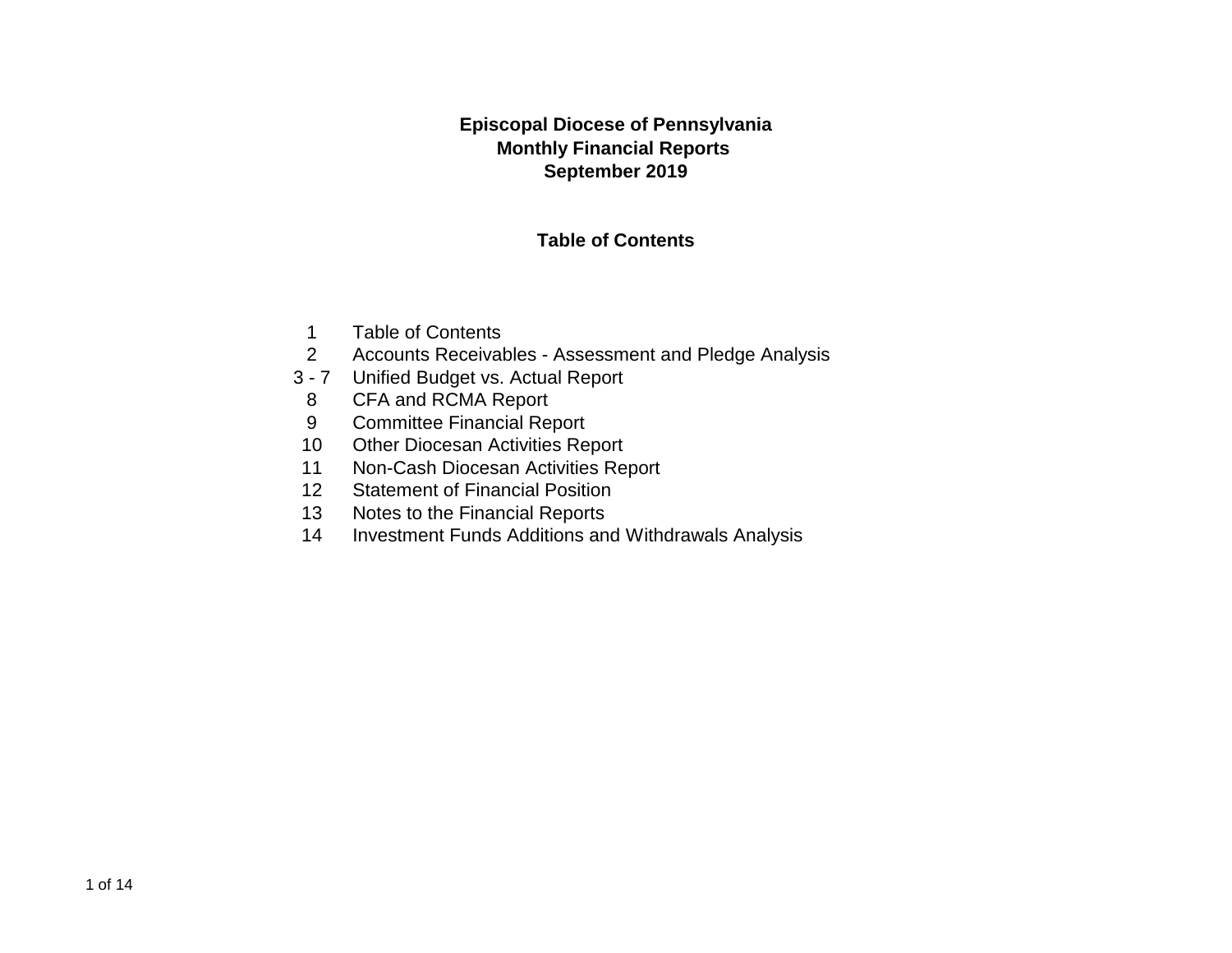#### **Episcopal Diocese of Pennsylvania Accounts Receivable Sacred Gifts for Administration, Sacred Gifts for Mission & Assessment Analysis September 2019 YTD**

| 2019                                            |       |    | Total        |   | <b>Total Paid</b> | <b>Total Unpaid</b> | <b>Total % Paid</b> | <b>Total % Unpaid</b> |
|-------------------------------------------------|-------|----|--------------|---|-------------------|---------------------|---------------------|-----------------------|
| Sacred Gifts for Support (previously EA)        |       |    | 1,537,500    |   | 1,253,928 \$      | 283,572             | 82%                 | 18%                   |
| <b>Retired Clergy Medical Assessment (RCMA)</b> |       |    | 331,790      |   | 258,337           | 73,453              | 78%                 | 22%                   |
| <b>Clergy Financial Assistance (CFA)</b>        |       |    | 110,000      |   | 86,666            | 23,334              | 79%                 | 21%                   |
| <b>Total Assessments</b>                        |       |    | 1,979,290    |   | 1,598,931 \$      | 380,359             | 81%                 | 19%                   |
| Sacred Gifts for Mission (previously Pledges)   |       |    | 619,882      |   | 380,411           | 239,471             | 61%                 | 39%                   |
|                                                 | Total | -S | 2,599,172 \$ |   | $1,979,342$ \$    | 619,830             | 76%                 | 24%                   |
| 2018                                            |       |    |              |   |                   |                     |                     |                       |
| <b>Episcopate Assessment (EA)</b>               |       |    | 1,537,467 \$ |   | 1,299,809 \$      | 237,658             | 85%                 | 15%                   |
| <b>Retired Clergy Medical Assessment (RCMA)</b> |       |    | 331,790      |   | 285,371           | 46,419              | 86%                 | 14%                   |
| <b>Clergy Financial Assistance (CFA)</b>        |       |    | 110,000      |   | 95,023            | 14,977              | 86%                 | 14%                   |
| <b>Total Assessments</b>                        |       |    | 1.979.257    |   | 1,680,203         | 299,054             | 85%                 | 15%                   |
| <b>Pledges</b>                                  |       |    | 633,123      |   | 363,416           | 269,707             | 57%                 | 43%                   |
|                                                 | Total |    | 2,612,380    | S | $2,043,619$ \$    | 568,761             | 78%                 | 22%                   |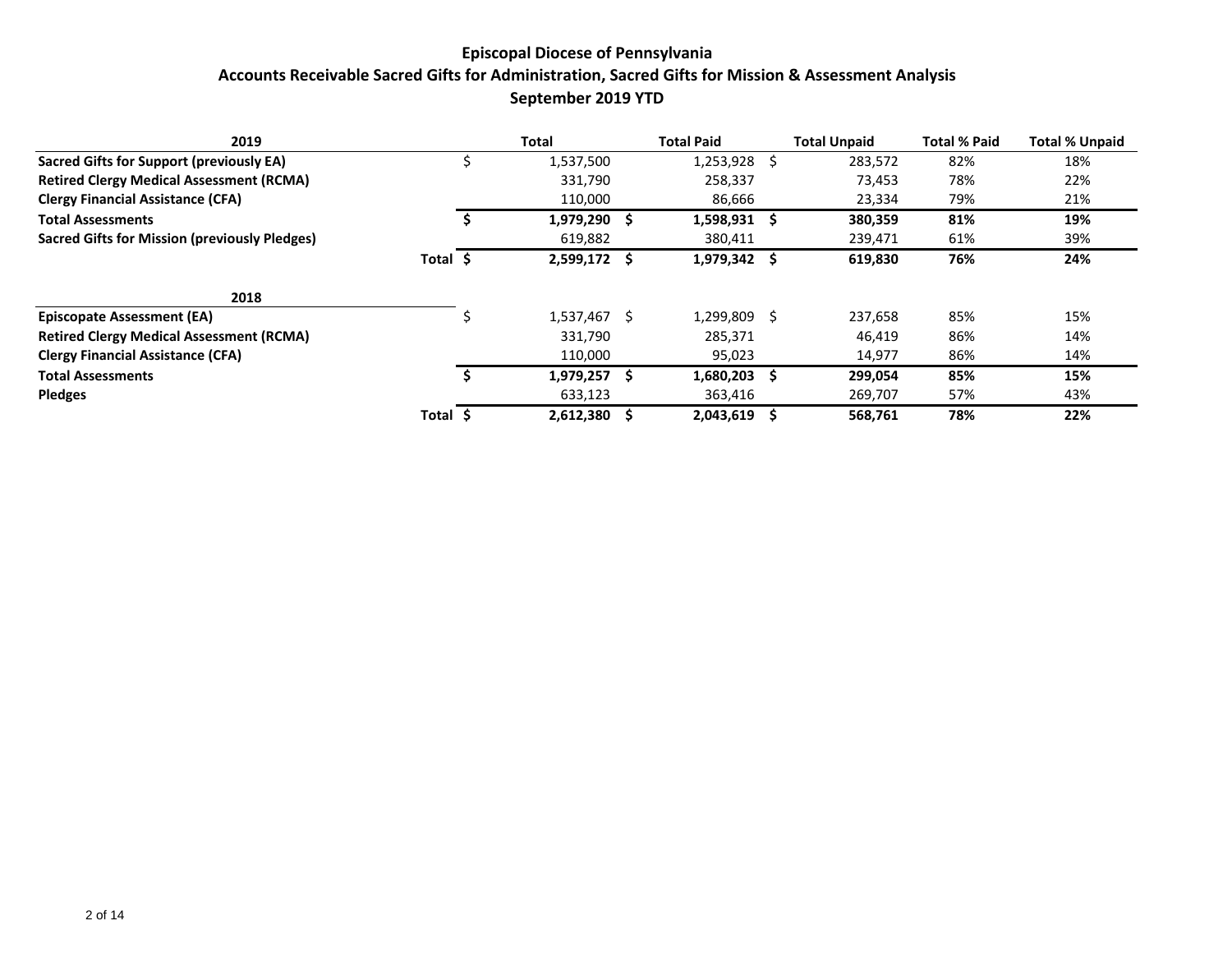|    |                                                  |      |        |    | September 2019 |                        |                    | September 2018           |    | September 2019    |    |                   |    | September 2018    |
|----|--------------------------------------------------|------|--------|----|----------------|------------------------|--------------------|--------------------------|----|-------------------|----|-------------------|----|-------------------|
|    |                                                  |      | Actual |    | <b>Budget</b>  | <b>Budget Variance</b> |                    | <b>Actual</b>            |    | <b>Actual YTD</b> |    | <b>Budget YTD</b> |    | <b>Actual YTD</b> |
|    | <b>Mission</b>                                   |      |        |    |                |                        |                    |                          |    |                   |    |                   |    |                   |
|    | <b>Mission Revenue</b>                           |      |        |    |                |                        |                    |                          |    |                   |    |                   |    |                   |
| 2  | <b>Sacred Gifts for Mission</b>                  |      |        |    |                |                        |                    |                          |    |                   |    |                   |    |                   |
| 3  | <b>Congregational Giving</b>                     | \$   | 33,425 | \$ | 57,500         | \$<br>(24, 075)        | - \$               | 30,226                   | \$ | 380,411           | S. | 517,500           | S. | 363,416           |
| 4  | Less Allowance for non payment                   |      |        |    |                |                        |                    |                          |    |                   |    |                   |    |                   |
| 5  | <b>Sacred Gifts for Mission net of Allowance</b> | - \$ | 33,425 | \$ | 57,500         | \$<br>(24, 075)        | - \$               | 30,226                   | \$ | 380,411           | \$ | 517,500           | \$ | 363,416           |
| 6  | <b>Dedicated Mission Revenue</b>                 |      |        |    |                |                        |                    |                          |    |                   |    |                   |    |                   |
| 7  | Diocesan Annual Fund                             | \$   | 30     |    | 417            | \$<br>(387)            | $\ddot{\varsigma}$ | 15                       | \$ | 135               | \$ | 3,750             | \$ | 505               |
| 8  | Anti-Racism                                      |      | 246    |    | 150            | 96                     |                    |                          |    | 594               |    | 1,350             |    | 1,207             |
| 9  | Young Adult and Campus Ministry                  |      |        |    |                |                        |                    |                          |    |                   |    | 11,250            |    |                   |
| 10 | Youth Ministry                                   |      |        |    |                |                        |                    |                          |    |                   |    | 15,675            |    |                   |
| 11 | City Camps                                       |      | 100    |    | 5,308          | (5, 208)               |                    | 6,085                    |    | 28,800            |    | 47,775            |    | 33,865            |
| 12 | Servant Year                                     |      |        |    |                |                        |                    | 6,300                    |    |                   |    |                   |    | 37,938            |
| 13 | <b>ECS Darby Mission Contribution</b>            |      |        |    |                |                        |                    |                          |    | 9,625             |    | 5,000             |    | 9,300             |
| 14 | Parker Bulmer                                    |      | 23,150 |    | 22,500         | 650                    |                    | $\overline{\phantom{0}}$ |    | 69,451            |    | 67,500            |    | 69,041            |
| 15 | Growth Development Fund                          |      | 30,000 |    | 25,000         | 5,000                  |                    | 30,000                   |    | 242,918           |    | 225,000           |    | 159,539           |
| 16 | Other Income                                     |      | 1,694  |    | 2,500          | (806)                  |                    | 650                      |    | 22,246            |    | 22,500            |    | 12,530            |
| 17 | <b>Total Dedicated Mission Revenue</b>           | \$.  | 55,220 | \$ | 55,875         | \$<br>(655)            | \$                 | 43,050                   | Ŝ. | 373,769           | \$ | 399,800           | \$ | 323,925           |
| 18 | <b>Total Mission Revenue</b>                     | \$   | 88,645 | Š. | 113,375        | \$<br>(24, 730)        | \$                 | 73,276                   | \$ | 754,180           | \$ | 917,300           | \$ | 687,341           |
| 19 | <b>Mission Expenses</b>                          |      |        |    |                |                        |                    |                          |    |                   |    |                   |    |                   |
| 20 | <b>Diocesan Ministries</b>                       |      |        |    |                |                        |                    |                          |    |                   |    |                   |    |                   |
| 21 | Anti-racism                                      | \$   | 2,662  |    | 3,333          | \$<br>(671)            | $\ddot{\varsigma}$ | 600                      | \$ | 11,141            | Ŝ. | 30,000            | \$ | 15,001            |
| 22 | Diocesan History Commission                      |      |        |    |                |                        |                    |                          |    |                   |    |                   |    |                   |
| 23 | Ecumenical/Interfaith Council                    |      |        |    |                |                        |                    |                          |    |                   |    |                   |    |                   |
| 24 | Absalom Jones Festival                           |      |        |    |                |                        |                    |                          |    | 5,258             |    | 5,000             |    | 3,989             |
| 25 | Anti-Human Trafficking                           |      |        |    |                |                        |                    |                          |    | 4,180             |    | 5,625             |    |                   |
| 26 | <b>Hispanic Ministries</b>                       |      |        |    |                |                        |                    |                          |    | 780               |    | 18,750            |    | 1,391             |
| 27 | Veterans' Ministry Initiative                    |      |        |    |                |                        |                    | 560                      |    | 3,356             |    | 8,625             |    | 980               |
| 28 | <b>Global Mission Commission</b>                 |      |        |    |                |                        |                    |                          |    | 2,507             |    | 3,750             |    | 1,851             |
| 29 | <b>Total Diocesan Ministries</b>                 | - \$ | 2,662  | \$ | 3,333          | \$<br>(671)            | $\mathsf{S}$       | 1,160                    | \$ | 27,221            | \$ | 71,750            | \$ | 23,212            |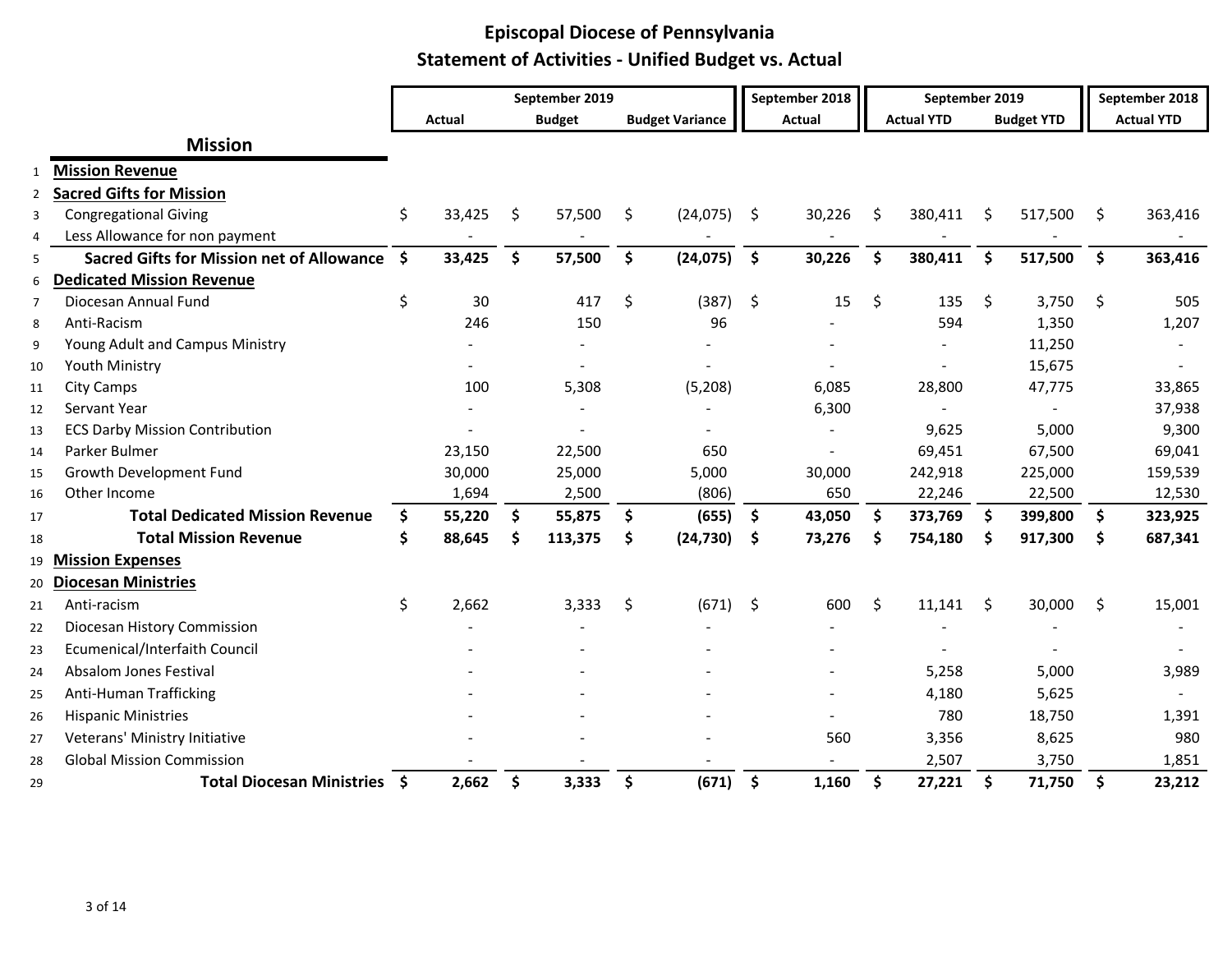|    |                                            | September 2019 |        |                    |                | September 2018         | September 2019  |               |                   |                    | September 2018    |                     |                   |
|----|--------------------------------------------|----------------|--------|--------------------|----------------|------------------------|-----------------|---------------|-------------------|--------------------|-------------------|---------------------|-------------------|
|    |                                            |                | Actual |                    | <b>Budget</b>  | <b>Budget Variance</b> |                 | <b>Actual</b> | <b>Actual YTD</b> |                    | <b>Budget YTD</b> |                     | <b>Actual YTD</b> |
| 30 | <b>Program Grants to Congregations</b>     |                |        |                    |                |                        |                 |               |                   |                    |                   |                     |                   |
| 31 | Church of the Advocate, Phila.             | \$             | 833    | \$                 | 833            | \$                     | \$              |               | \$<br>7,500       | \$                 | 7,500             | \$                  |                   |
| 32 | Darby Mission                              |                | 400    |                    | 1,667          | (1, 267)               |                 |               | 7,778             | \$                 | 15,000            |                     |                   |
| 33 | <b>Emmanuel Resurrection, Holmesburg</b>   |                |        |                    |                |                        |                 |               |                   |                    |                   |                     | 2,000             |
| 34 | Holy Trinity, Lansdale                     |                |        |                    | $\blacksquare$ |                        |                 | 1,250         | 5,000             |                    | 11,250            |                     | 11,250            |
| 35 | <b>Incarnation Holy Sacrament</b>          |                | 667    |                    | 667            |                        |                 |               | 6,000             |                    | 6,000             |                     |                   |
| 36 | Incarnation, Morrisville                   |                |        |                    |                |                        |                 |               |                   |                    |                   |                     |                   |
| 37 | St. Francis in the Fields, Malvern         |                |        |                    |                |                        |                 | 933           |                   |                    |                   |                     | 8,397             |
| 38 | St. James School and Church                |                |        |                    |                |                        |                 |               |                   |                    |                   |                     | 5,000             |
| 39 | St. Luke's, Germantown                     |                | 833    |                    | 833            |                        |                 |               | 7,500             |                    | 7,500             |                     |                   |
| 40 | St. Mark's, Frankford                      |                |        |                    |                |                        |                 | 1,250         |                   |                    |                   |                     | 11,250            |
| 41 | St. Mary's, Chester                        |                | 1,250  |                    | 1,250          |                        |                 | 1,250         | 11,250            |                    | 11,250            |                     | 11,250            |
| 42 | St. Mary's, Hamilton Village               |                |        |                    |                |                        |                 | 1,000         |                   |                    |                   |                     | 9,000             |
| 43 | St. Paul's, Chester                        |                |        |                    |                |                        |                 | 1,417         |                   |                    |                   |                     | 12,750            |
| 44 | St. Paul's, Elkins Park                    |                |        |                    |                |                        |                 |               | 4,000             |                    | 4,000             |                     |                   |
| 45 | St. Peter's, Phoenixville                  |                |        |                    |                |                        |                 |               | 5,000             |                    | 5,000             |                     | 5,002             |
| 46 | St. Simon the Cyrenian, Philadelphia       |                | 750    |                    | 750            |                        |                 |               | 6,750             |                    | 6,750             |                     |                   |
| 47 | St. Stephen's, Clifton Heights             |                |        |                    |                |                        |                 |               | 2,400             |                    | 2,400             |                     |                   |
| 48 | St. Stephen's, Norwood                     |                |        |                    |                |                        |                 |               | 5,000             |                    | 5,000             |                     | 2,500             |
| 49 | Trinity, Boothwyn                          |                |        |                    |                |                        |                 |               |                   |                    |                   |                     |                   |
| 50 | Trinity, Coatesville                       |                |        |                    |                |                        |                 |               | 5,000             |                    | 5,000             |                     | 2,400             |
| 51 | Total Program Grants to Congregations \$   |                | 4,733  | $\mathsf{S}$       | 6,000          | \$<br>(1, 267)         | $\ddot{\bm{s}}$ | 7,100         | \$<br>73,178      | $\dot{\mathsf{s}}$ | 86,650            | $\ddot{\mathsf{s}}$ | 80,799            |
| 52 | <b>Mission Congregations (DCMM)</b>        |                |        |                    |                |                        |                 |               |                   |                    |                   |                     |                   |
| 53 | Christ and St. Ambrose, Philadelphia       | \$             | 13,772 | $\ddot{\varsigma}$ | 12,083         | \$<br>1,689            | \$              | 11,235        | \$<br>133,577     | \$                 | 108,750           | $\ddot{\mathsf{s}}$ | 103,868           |
| 54 | Church of the Advocate, Philadelphia       |                | 10,786 |                    | 11,333         | (547)                  |                 | 10,401        | 98,947            |                    | 102,000           |                     | 94,262            |
| 55 | Church of the Advocate, Philadelphia - Lay |                |        |                    |                |                        |                 | 884           |                   |                    |                   |                     | 24,009            |
| 56 | Free Church of St. John, Philadelphia      |                |        |                    |                |                        |                 | 9,159         | (1, 311)          |                    | 75,375            |                     | 82,132            |
| 57 | St. Dismas Prison Mission                  |                | 773    |                    | 225            | 548                    |                 |               | 1,440             |                    | 2,025             |                     | 836               |
| 58 | St. Gabriel's, Philadelphia                |                | 10,295 |                    | 10,883         | (589)                  |                 | 1,645         | 92,240            |                    | 97,950            |                     | 83,409            |
| 59 | St. Mary's, Chester                        |                | 8,528  |                    | 8,867          | (339)                  |                 | 8,164         | 76,580            |                    | 79,800            |                     | 73,332            |
| 60 | Total Mission Congregations (DCMM) \$      |                | 44,154 | \$                 | 43,392         | \$<br>762              | \$              | 41,488        | \$<br>401,473     | $\mathsf{S}$       | 465,900           | - \$                | 461,849           |
| 61 | New Ministries & Plants Vicar Comp. & Ben. |                |        |                    |                |                        |                 |               |                   |                    |                   |                     |                   |
| 62 | Darby Mission                              | \$             | 7,709  | \$                 | 8,233          | \$<br>(525)            | \$              | 7,484         | \$<br>69,254      | \$                 | 74,100            | \$                  | 67,356            |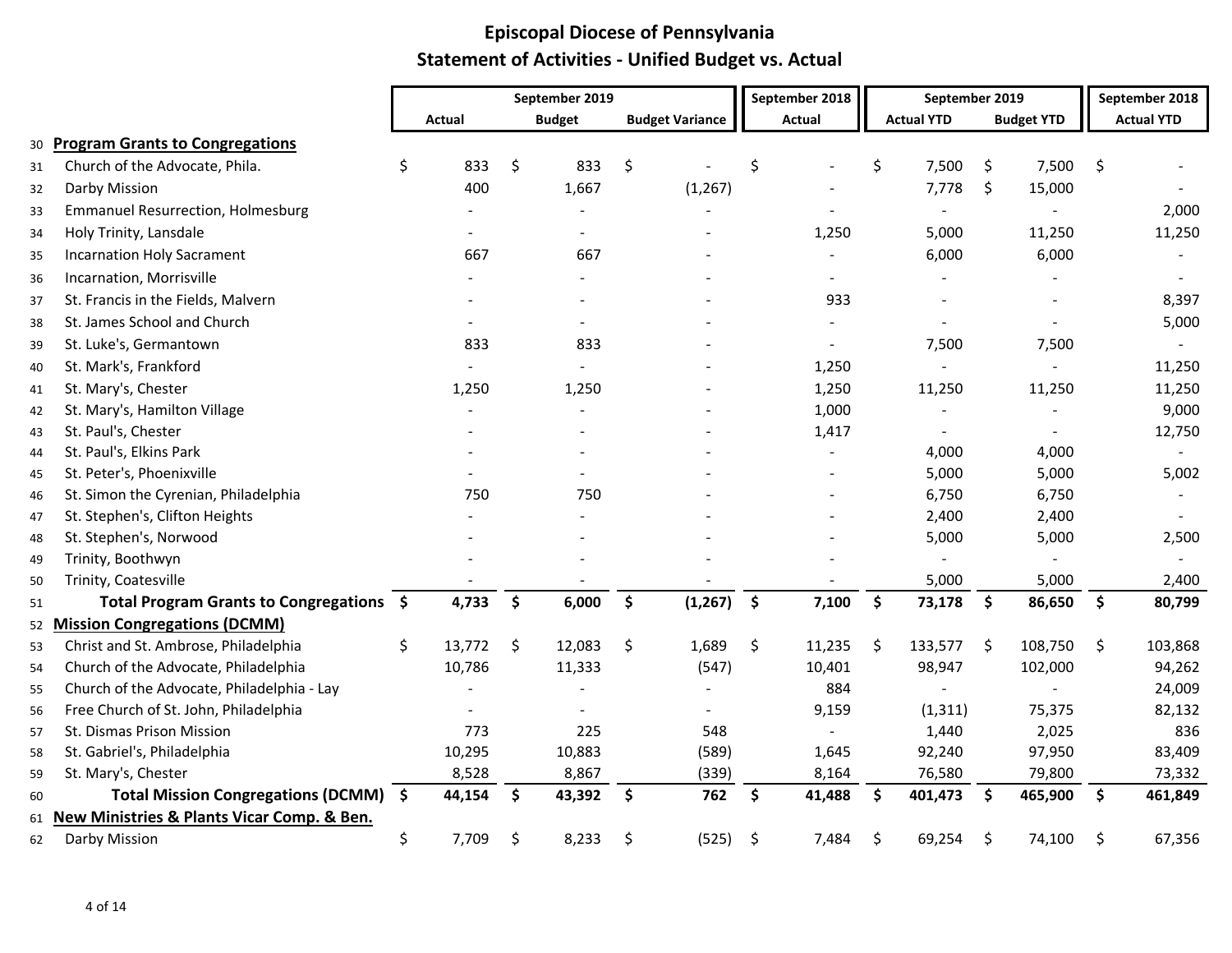|          |                                                  |                     |            |                    | September 2019 |                    |                        |                     | September 2018 |     | September 2019           |                    |                   |                    | September 2018    |
|----------|--------------------------------------------------|---------------------|------------|--------------------|----------------|--------------------|------------------------|---------------------|----------------|-----|--------------------------|--------------------|-------------------|--------------------|-------------------|
|          |                                                  |                     | Actual     |                    | <b>Budget</b>  |                    | <b>Budget Variance</b> |                     | <b>Actual</b>  |     | <b>Actual YTD</b>        |                    | <b>Budget YTD</b> |                    | <b>Actual YTD</b> |
| 63       | St. John's, Norristown                           |                     | 6,187      |                    | 4,783          |                    | 1,404                  |                     | 6,764          |     | 55,684                   |                    | 43,050            |                    | 56,712            |
| 64       | St. Stephen's, Philadelphia                      |                     | 2,601      |                    | 2,600          |                    | 1                      |                     | 1,692          |     | 23,407                   |                    | 23,400            |                    | 19,392            |
| 65       | Total New Min. & Plants Vicar C. & B. \$         |                     | 16,496     | \$                 | 15,617         | $\mathsf{S}$       | 880                    | $\mathsf{\hat{S}}$  | 15,940         | \$. | 148,345                  | \$                 | 140,550           | $\mathsf{\$}$      | 143,460           |
| 66       | <b>Emergency Property Repairs Mission Congr.</b> |                     |            |                    | 2,917          |                    | (2, 917)               |                     | 3,440          |     | $\overline{\phantom{a}}$ |                    | 26,250            |                    | 7,440             |
| 67       | Mission Congregations (DCMM) \$                  |                     | 60,650     | \$                 | 61,925         | $\mathsf{S}$       | (1, 275)               | $\ddot{\mathsf{s}}$ | 60,868         | \$  | 549,818                  | $\dot{\mathsf{s}}$ | 632,700           | $\mathsf{\hat{S}}$ | 612,749           |
| 68       | <b>Youth Ministries</b>                          |                     |            |                    |                |                    |                        |                     |                |     |                          |                    |                   |                    |                   |
| 69       | Administration                                   | \$                  |            | \$                 |                | \$                 |                        | \$                  |                | \$  |                          | \$                 |                   | \$                 |                   |
| 70       | Youth Ministry                                   |                     | 611        |                    | 2,350          |                    | (1,739)                |                     | 2,957          |     | 4,535                    |                    | 21,150            |                    | 12,226            |
| 71       | City Camp                                        |                     |            |                    |                |                    |                        |                     | 70             |     | 72,848                   |                    | 82,800            |                    | 61,992            |
| 72       | Episcopal Church Camp Scholarships               |                     |            |                    |                |                    |                        |                     |                |     | 10,215                   |                    | 10,000            |                    | 6,870             |
| 73       | <b>Campus Ministry (includes Peer Ministers)</b> |                     | 750        |                    | 1,250          |                    | (500)                  |                     |                |     | 17,250                   |                    | 15,000            |                    | 11,029            |
| 74       | TEC and Province III (includes EYE)              |                     |            |                    |                |                    |                        |                     |                |     | 620                      |                    | 4,950             |                    |                   |
| 75       | Servant Year                                     |                     | 1,246      |                    | 1,667          |                    | (420)                  |                     | 901            |     | 6,234                    |                    | 15,000            |                    | 45,790            |
| 76       | Total Family and Youth Ministries \$             |                     | 2,608      | \$                 | 5,267          | $\mathsf{S}$       | (2,659)                | $\ddot{\mathsf{s}}$ | 3,929          | \$  | 111,701                  | \$                 | 148,900           | \$                 | 137,907           |
| 77       | <b>Growth Development Fund</b>                   |                     |            |                    |                |                    |                        |                     |                |     |                          |                    |                   |                    |                   |
| 78       | Growth Development Fund                          |                     | 30,000     | \$                 | 25,000         | \$                 | 5,000                  | \$                  | 30,000         | \$  | 242,918                  | \$                 | 225,000           | \$                 | 159,539           |
| 79       | <b>Total Growth Development Fund</b>             | $\ddot{\mathsf{s}}$ | 30,000     | $\dot{\mathsf{s}}$ | 25,000         | \$                 | 5,000                  | $\mathsf{\dot{S}}$  | 30,000         | Ś   | 242,918                  | Ŝ.                 | 225,000           | $\mathsf{S}$       | 159,539           |
| 80       | <b>Congregational Development and Support</b>    |                     |            |                    |                |                    |                        |                     |                |     |                          |                    |                   |                    |                   |
| 81       | <b>Support for Congregations</b>                 | \$                  |            | \$                 | 4,167          | \$                 | (4, 167)               | \$                  |                | \$  | 2,500                    | \$                 | 50,000            | \$                 | 37,500            |
| 82       | <b>Total Congregational Dev/Support</b>          | - \$                |            | Ś                  | 4,167          | \$                 | (4, 167)               | $\ddot{\bm{\zeta}}$ |                | \$  | 2,500                    | \$                 | 50,000            | \$                 | 37,500            |
| 83       | <b>Parker Bulmer Outreach Mission</b>            |                     |            |                    |                |                    |                        |                     |                |     |                          |                    |                   |                    |                   |
| 84       | Parker Bulmer Outreach Mission                   | \$                  | 7,500      | \$                 | 7,500          | \$                 |                        |                     | 7,500          | \$  | 67,500                   | \$                 | 67,500            | \$                 | 67,500            |
| 85       | <b>Total Parker Bulmer Outreach Mission</b>      | - \$                | 7,500      | \$                 | 7,500          | $\dot{\mathsf{s}}$ |                        | Ś.                  | 7,500          | \$  | 67,500                   | \$                 | 67,500            | $\mathsf{\$}$      | 67,500            |
| 86       | <b>Mission of Greater Church</b>                 |                     |            |                    |                |                    |                        |                     |                |     |                          |                    |                   |                    |                   |
| 87       | Pledge to The Episcopal Church (TEC)             | \$                  | 469,917    | \$                 | 42,917         |                    |                        | \$                  | 37,917         | \$  | 813,250                  | \$                 | 386,250           | -\$                | 326,250           |
| 88       | <b>Province III Dues</b>                         |                     |            |                    |                |                    |                        |                     |                |     | 15,700                   | \$                 | 12,000            |                    |                   |
| 89       | Province III Expenses                            |                     |            |                    |                |                    |                        |                     |                |     | 441                      | \$                 | 5,625             |                    | 914               |
| 90       | Millennium Development Goals                     |                     |            |                    |                |                    |                        |                     |                |     |                          |                    |                   |                    |                   |
| 91       | <b>Total Mission of Greater Church</b>           | $\dot{\mathsf{s}}$  | 469,917    | \$                 | 42,917         | \$                 |                        | \$                  | 37,917         | \$  | 829,391                  | \$                 | 403,875           | \$                 | 327,164           |
| 92<br>93 | <b>Total Mission Expenses</b>                    | Ś                   | 578,069    | Š.                 | 156,108        | \$                 | (5,039)                | \$                  | 148,474        | Ś   | 1,904,227                | S                  | 1,686,375         | S                  | 1,446,370         |
| 94       | <b>Mission Surplus/(Deficit)</b>                 | S                   | (489, 424) | S                  | (42, 733)      | -\$                | (19,691)               | -S                  | (75, 198)      | S   | (1, 150, 046)            |                    | (769, 075)        | -S                 | (759, 029)        |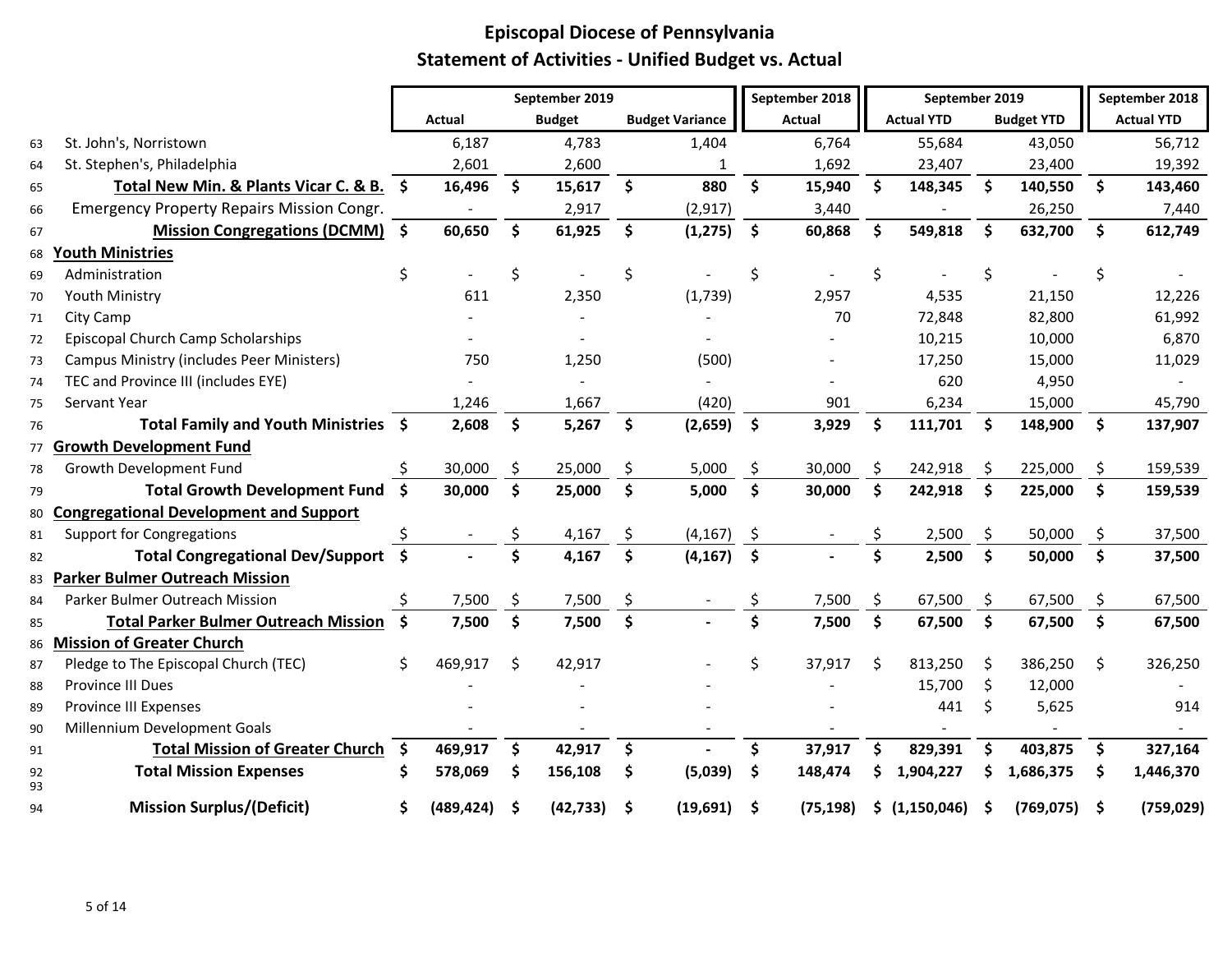|            |                                             |      |         |     | September 2019 |                     |                        |                     | September 2018 |     | September 2019    |     |                   |    | September 2018    |
|------------|---------------------------------------------|------|---------|-----|----------------|---------------------|------------------------|---------------------|----------------|-----|-------------------|-----|-------------------|----|-------------------|
|            |                                             |      | Actual  |     | <b>Budget</b>  |                     | <b>Budget Variance</b> |                     | Actual         |     | <b>Actual YTD</b> |     | <b>Budget YTD</b> |    | <b>Actual YTD</b> |
| 95         | <b>Support</b>                              |      |         |     |                |                     |                        |                     |                |     |                   |     |                   |    |                   |
| 96         | Support Revenue - Regular                   |      |         |     |                |                     |                        |                     |                |     |                   |     |                   |    |                   |
| 97         | Sacred Gifts for Support                    | \$   | 65,466  | S.  | 128,125        | \$                  | (62, 659)              | - \$                | 86,783         | \$  | 1,253,928         | \$. | 1,153,125         | \$ | 1,299,809         |
| 98         | Less Allowance for non-payment              |      |         |     |                |                     |                        |                     |                |     |                   |     |                   |    |                   |
| 99         | Net Sacred Gifts for Support \$             |      | 65,466  | \$  | 128,125        | \$                  | (62, 659)              | \$                  | 86,783         | \$. | 1,253,928         | \$  | 1,153,125         | \$ | 1,299,809         |
| 100        | <b>Endowment Distribution</b>               |      | 414,359 |     | 415,900        | \$,                 | (1, 541)               | \$                  | 473,712        | Ŝ.  | 1,257,212         | S.  | 1,247,700         | S. | 1,715,093         |
| 101        | <b>Endowment Income</b>                     | - Ś  | 414,359 | \$  | 415,900        | \$                  | (1, 541)               | \$                  | 473,712        | \$  | 1,257,212         | \$  | 1,247,700         | \$ | 1,715,093         |
| 102        | Transfers from Closed Church Property Fund  | S    | 8,845   | S   | 32,292         | \$                  | (23, 447)              | \$                  | 17,741         | \$  | 198,567           | \$. | 290,625           | \$ | 241,581           |
| 103        | <b>Total Support Revenue - Regular</b>      | - \$ | 488,670 | \$  | 576,317        | \$                  | (87, 646)              | \$                  | 578,236        | \$  | 2,709,707         | \$  | 2,691,450         | \$ | 3,256,483         |
| 104        | <b>Support Revenue - Special</b>            |      |         |     |                |                     |                        |                     |                |     |                   |     |                   |    |                   |
| 105        | <b>Diocesan Convention Revenue</b>          | \$   | 555     | \$  | 3,167          | \$                  | (2,612)                | $\ddot{\mathsf{s}}$ | 210            | \$  | 645               | \$  | 28,500            | \$ | 210               |
| 106        | Property Rental Income from Closed Churches |      | 1,478   |     | 5,000          |                     | (3,522)                |                     | 560            |     | 27,367            |     | 45,000            |    | 39,691            |
| 107        | Flagg Trust Income                          |      | 8,449   |     | 8,750          |                     | (301)                  |                     | 7,595          |     | 53,856            |     | 35,000            |    | 43,925            |
| 108        | Other Income                                |      |         |     |                |                     |                        |                     |                |     | 50,000            |     |                   |    |                   |
| 109<br>110 | Total Support Revenue - Special \$          |      | 10,482  | \$  | 16,917         | \$                  | (6, 434)               | $\ddot{\bm{\zeta}}$ | 8,365          | \$  | 131,867           | \$  | 108,500           | \$ | 83,827            |
| 111        | <b>Total Support Revenue</b>                | \$   | 499,153 | \$. | 593,233        | \$                  | (94,080)               | -\$                 | 586,601        | \$  | 2,841,574         | S.  | 2,799,950         | \$ | 3,340,310         |
|            | 112 Support Expenses                        |      |         |     |                |                     |                        |                     |                |     |                   |     |                   |    |                   |
|            | 113 Staff Compensation & Benefits           |      |         |     |                |                     |                        |                     |                |     |                   |     |                   |    |                   |
| 114        | Diocesan Bishop                             | \$   | 24,293  | \$  | 24,225         | \$                  | 68                     | \$                  | 23,824         | Ŝ.  | 217,325           | \$  | 218,025           | \$ | 211,929           |
| 115        | <b>Assisting Bishops</b>                    |      |         |     |                |                     |                        |                     |                |     | 6,321             |     | 15,000            |    | 3,794             |
| 116        | Canon to the Ordinary                       |      | 14,597  |     | 14,625         |                     | (28)                   |                     |                |     | 129,130           |     | 131,625           |    |                   |
| 117        | Canons for Growth, Support & Mission        |      | 27,761  |     | 30,575         |                     | (2,814)                |                     | 34,427         |     | 276,794           |     | 275,175           |    | 310,071           |
| 118        | Finance & IT                                |      | 28,395  |     | 29,025         |                     | (630)                  |                     | 28,224         |     | 257,809           |     | 261,225           |    | 247,194           |
| 119        | <b>Youth Ministries</b>                     |      | 4,063   |     | 4,025          |                     | 38                     |                     | 13,255         |     | 36,678            |     | 36,225            |    | 173,830           |
| 120        | Deployment & Transition                     |      | 15,762  |     | 18,042         |                     | (2, 280)               |                     | 21,376         |     | 156,341           |     | 162,375           |    | 181,584           |
| 121        | Communications/Education                    |      | 11,854  |     | 20,108         |                     | (8, 254)               |                     | 18,601         |     | 108,120           |     | 180,975           |    | 188,375           |
| 122        | <b>Administrative Support</b>               |      | 20,146  |     | 21,875         |                     | (1, 729)               |                     | 22,318         |     | 200,531           |     | 196,875           |    | 198,406           |
| 123        | <b>Property Mgr</b>                         |      | 9,986   |     | 9,942          |                     | 44                     |                     | 11,426         |     | 89,872            |     | 89,475            |    | 145,410           |
| 124        | Archivist and Retired Clergy Chaplains      |      | 366     |     | 5,133          |                     | (4, 767)               |                     | 5,550          |     | 23,007            |     | 46,200            |    | 47,240            |
| 125        | Total Staff Compensation & Benefits \$      |      | 157,224 | \$  | 177,575        | $\ddot{\bm{\zeta}}$ | (20, 351)              | <b>S</b>            | 179,002        | \$  | 1,501,928         | S.  | 1,613,175         | \$ | 1,707,832         |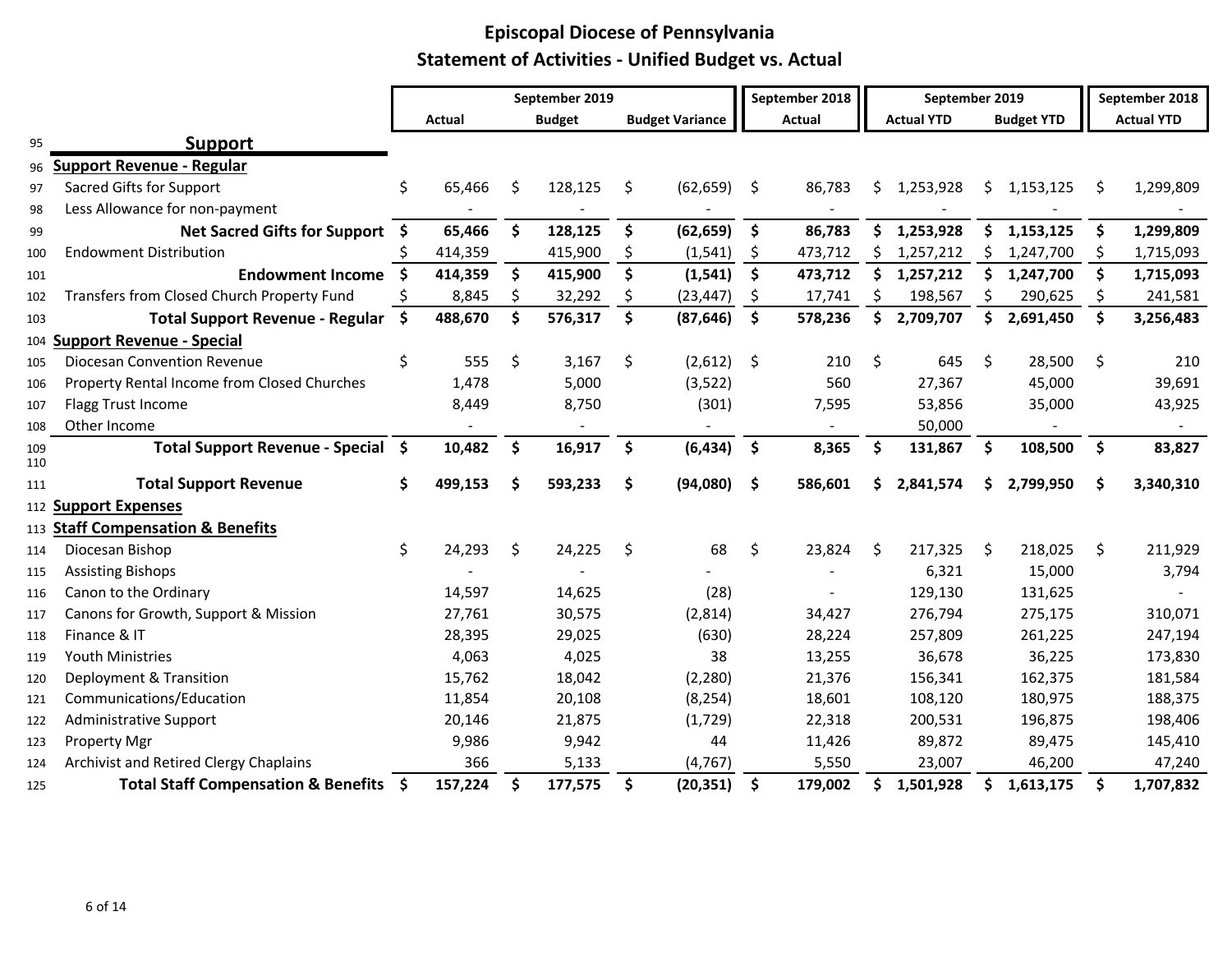|            |                                                      |     |            | September 2019 |                        |                     | September 2018 |              | September 2019    |              |                   |                     | September 2018    |
|------------|------------------------------------------------------|-----|------------|----------------|------------------------|---------------------|----------------|--------------|-------------------|--------------|-------------------|---------------------|-------------------|
|            |                                                      |     | Actual     | <b>Budget</b>  | <b>Budget Variance</b> |                     | Actual         |              | <b>Actual YTD</b> |              | <b>Budget YTD</b> |                     | <b>Actual YTD</b> |
|            | 126 Operations                                       |     |            |                |                        |                     |                |              |                   |              |                   |                     |                   |
| 127        | Occupancy                                            | Ś.  | 23,184     | \$<br>24,108   | \$<br>(925)            | \$                  | 23,082         | Ŝ.           | 212,026           | Ŝ.           | 216,975           | \$                  | 219,166           |
| 128        | Professional and Legal                               |     | 10,372     | 4,167          | 6,206                  |                     | 23,673         |              | 80,103            |              | 37,500            |                     | 45,632            |
| 129        | Archives (Lutheran Seminary)                         |     |            |                |                        |                     |                |              | 15,000            |              | 16,000            |                     | 7,500             |
| 130        | <b>Financial Audit</b>                               |     |            |                |                        |                     |                |              | 35,000            |              | 51,000            |                     | 35,000            |
| 131        | <b>Office &amp; Operations</b>                       |     | 5,393      | 14,542         | (9, 149)               |                     | 26,173         |              | 144,843           |              | 130,875           |                     | 268,552           |
| 132        | Miscellaneous                                        |     |            |                |                        |                     |                |              |                   |              |                   |                     |                   |
| 133        | Title IV Intake Officer                              |     |            |                |                        |                     |                |              |                   |              |                   |                     |                   |
| 134        | Deployment & Ordination                              |     | (1, 350)   | 4,167          | (5, 517)               |                     | 1,789          |              | 27,375            |              | 37,500            |                     | 25,377            |
| 135        | Retired Lay Medical & Dental Insurance               |     | 4,662      | 5,417          | (754)                  |                     | 4,567          |              | 45,232            |              | 48,750            |                     | 45,259            |
| 136        | Total Operations \$                                  |     | 42,261     | \$<br>52,400   | \$<br>(10, 139)        | $\ddot{\bm{\zeta}}$ | 79,284         | $\mathsf{S}$ | 559,579           | Ŝ.           | 538,600           | $\mathsf{\$}$       | 646,486           |
|            | 137 Property Expenses                                |     |            |                |                        |                     |                |              |                   |              |                   |                     |                   |
| 138        | <b>Closed Church Property Expenses</b>               | \$  | 7,510      | \$<br>25,000   | \$<br>(17, 490)        | -\$                 | 15,070         | \$           | 125,093           |              | 225,000           | \$                  | 185,126           |
| 139        | <b>Wapiti Property Expenses</b>                      |     | 95         | 9,167          | (9,071)                |                     | 2,375          |              | 76,377            |              | 82,500            |                     | 89,240            |
| 140        | <b>Wapiti Property Manager</b>                       |     | 2,718      | 3,125          | (407)                  |                     | 856            |              | 24,464            |              | 28,125            |                     | 6,906             |
| 141        | Total Property Expenses \$                           |     | 10,323     | \$<br>37,292   | \$<br>(26, 969)        | $\ddot{\bm{\zeta}}$ | 18,301         | - \$         | 225,933           | $\mathsf{S}$ | 335,625           | $\ddot{\mathsf{s}}$ | 281,272           |
|            | 142 Diocesan Life                                    |     |            |                |                        |                     |                |              |                   |              |                   |                     |                   |
| 143        | Education                                            | \$  |            | \$             | \$                     | \$                  |                | \$           |                   | \$           |                   | \$                  | (5)               |
| 144        | Communication                                        |     | 1,145      | 2,917          | (1,772)                |                     | 12,201         |              | 59,562            |              | 26,250            |                     | 30,405            |
| 145        | Travel for Mission & Administration                  |     | 219        | 5,417          | (5, 197)               |                     |                |              | 28,315            |              | 48,750            |                     |                   |
| 146        | Diocesan Events                                      |     | 1,543      | 3,333          | (1,790)                |                     | 5,693          |              | 24,817            |              | 30,000            |                     | 7,695             |
| 147        | <b>Diocesan Convention</b>                           |     | 821        | 3,750          | (2,929)                |                     | 114            |              | 821               |              | 33,750            |                     | 933               |
| 148        | <b>General Convention</b>                            |     |            | $\sim$         | $\blacksquare$         |                     |                |              |                   |              |                   |                     | 63,018            |
| 149        | <b>Total Diocesan Life</b>                           | \$  | 3,729      | \$<br>15,417   | \$<br>(11,688)         | \$                  | 18,008         | S            | 113,515           | S            | 138,750           | \$                  | 102,045           |
| 150<br>151 | <b>Total Support Expenses</b>                        |     | 213,537    | \$<br>282,683  | \$<br>(69, 146)        | \$                  | 294,595        |              | 2,400,955         |              | 2,626,150         | S                   | 2,737,636         |
| 152<br>153 | <b>Support Surplus/(Deficit)</b>                     | \$. | 285,616    | \$<br>310,550  | \$<br>(24, 934)        | -\$                 | 292,006        | S            | 440,618           | \$,          | 173,800           | \$                  | 602,674           |
| 154<br>155 | <b>Total Mission &amp; Support Surplus/(Deficit)</b> | S.  | (203, 808) | \$<br>267,817  | \$<br>$(44, 625)$ \$   |                     | 216,808        | S            | (709, 428)        | -\$          | $(595, 275)$ \$   |                     | (156, 355)        |
| 156<br>157 | <b>Endowment Fund Transfer</b>                       |     | 427,000    |                | 427,000                |                     | 100,000        |              | 1,082,275         |              | 655,275           |                     | 350,000           |
| 158        | <b>Total Surplus/(Deficit) after Transfer</b>        |     | 223,192    | 267,817        | 382,375                |                     | 316,808        |              | 372,847           |              | 60,000            |                     | 193,645           |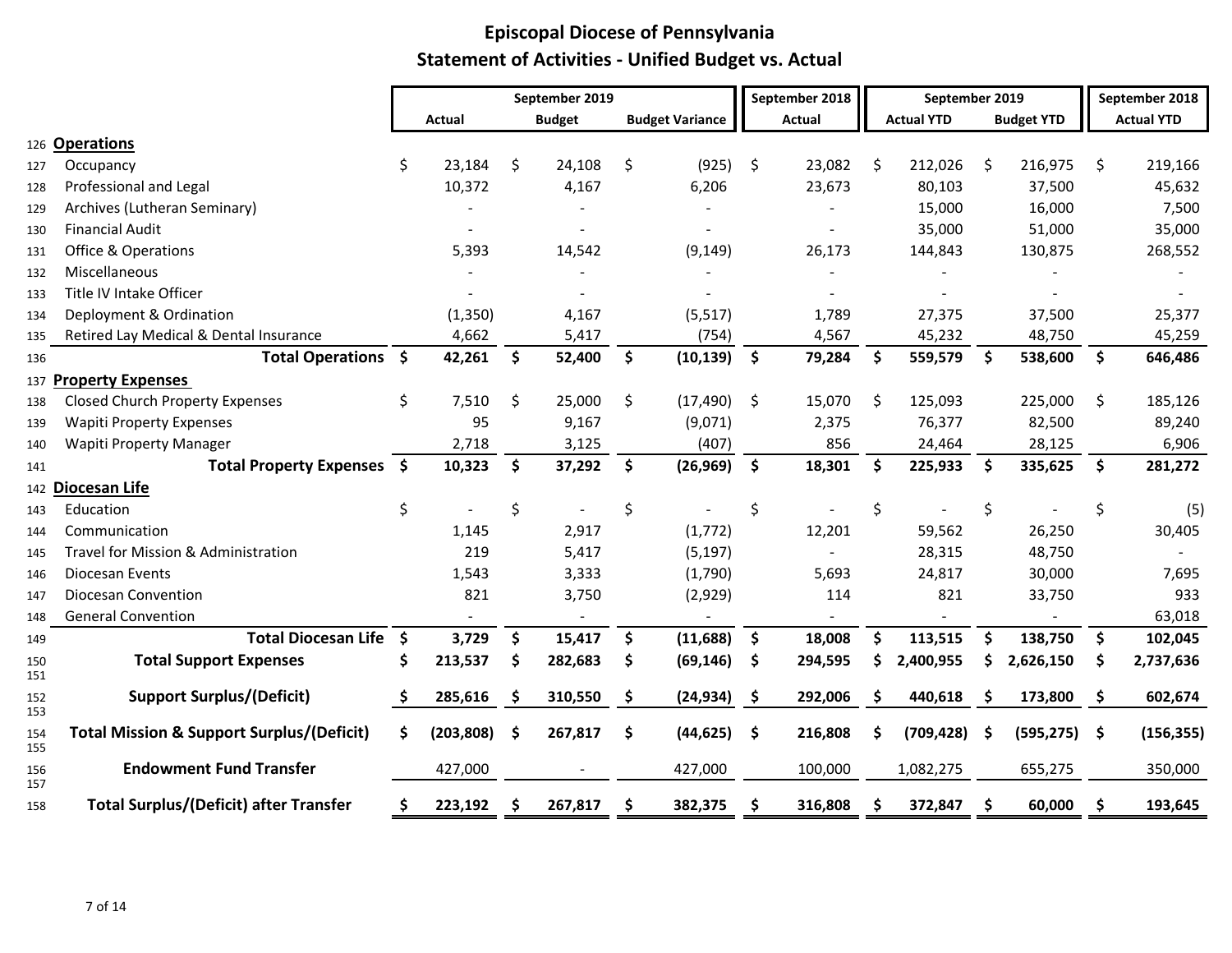# **Episcopal Diocese of Pennsylvania Statement of Activities - CFA and RCMA 2019 - YTD**

|                                            | September 2019<br><b>Actual YTD</b> |                     | <b>Budget</b><br>2019 | 2019 Budget<br>Variance | % of 2019<br><b>Budget Used</b> |
|--------------------------------------------|-------------------------------------|---------------------|-----------------------|-------------------------|---------------------------------|
| <b>Clergy Financial Assistance</b>         |                                     |                     |                       |                         |                                 |
| Assessment Income                          | \$<br>71,666                        | \$                  | 90,000                | \$<br>(18, 334)         | 79.6%                           |
| Expense                                    | 62,090                              |                     | 90,000                | (27, 910)               | 69.0%                           |
| Total Clergy Financial Assistance \$       | 9,576                               | \$                  |                       | \$<br>9,576             |                                 |
| <b>Sabbatical Leave Fund</b>               |                                     |                     |                       |                         |                                 |
| Assessment Income                          | \$<br>15,000                        | \$                  | 20,000                | \$<br>(5,000)           | 75.0%                           |
| Expense                                    | 25,420                              |                     | 20,000                | \$<br>5,420             | 127.1%                          |
| Total Sabbatical Leave Fund \$             | (10, 420)                           | $\ddot{\bm{\zeta}}$ |                       | \$<br>(10, 420)         |                                 |
| <b>Retired Clergy Medical Assistance</b>   |                                     |                     |                       |                         |                                 |
| Assessment Income                          | \$<br>258,337                       | \$                  | 331,790               | \$<br>(73, 453)         | 77.9%                           |
| <b>Endowment Income</b>                    | 75,000                              |                     | 100,000               | \$<br>(25,000)          | 75.0%                           |
| Expense                                    | 276,529                             |                     | 431,790               | \$<br>(155, 261)        | 64.0%                           |
| Total Retired Clergy Medical Assistance \$ | 56,808                              | $\frac{1}{2}$       |                       | \$<br>(11, 427)         |                                 |
| <b>Net Surplus/(Deficit)</b>               | 55,964                              |                     |                       | (12, 271)               |                                 |
| .                                          |                                     |                     |                       |                         |                                 |

8 of 14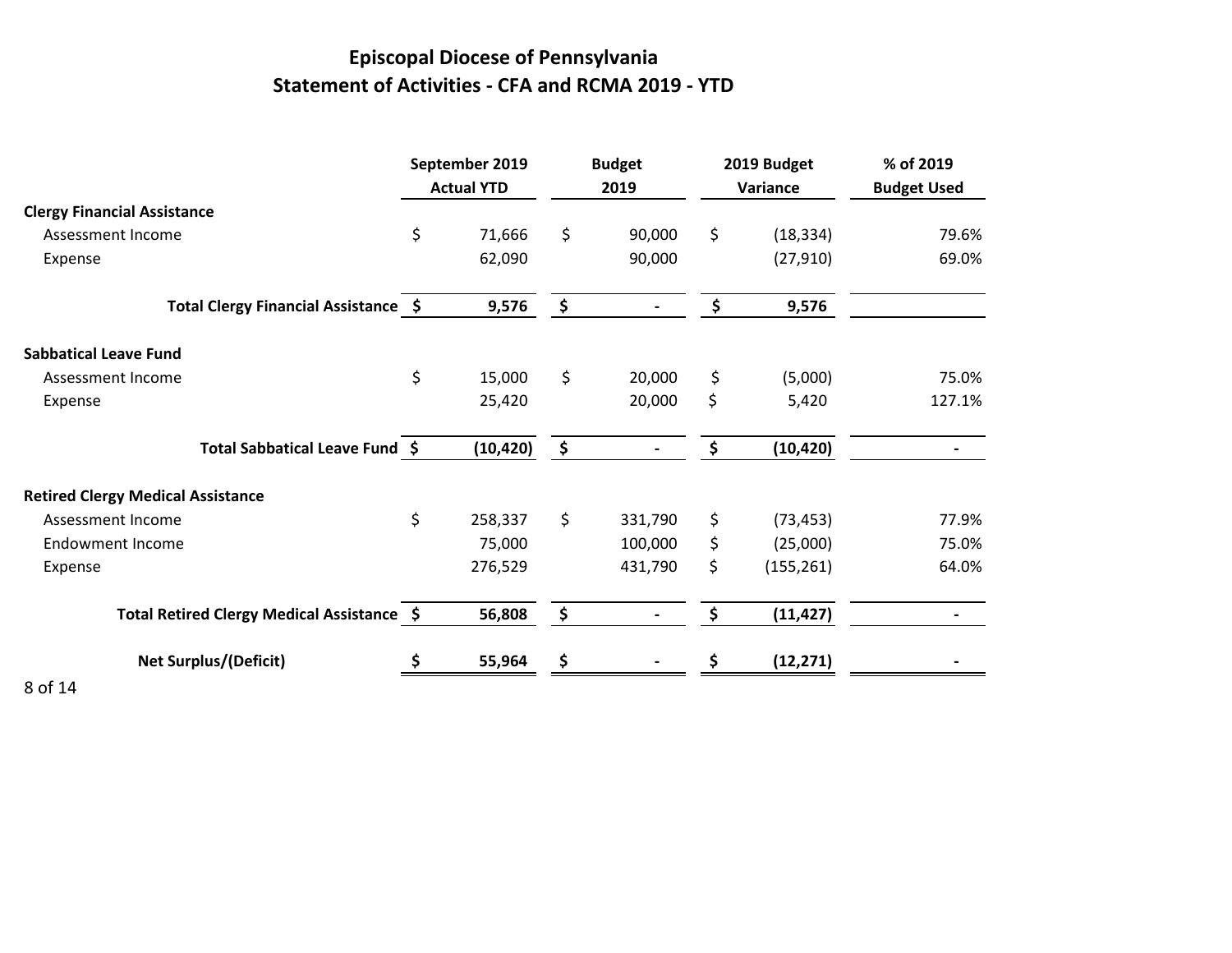### **Episcopal Diocese of Pennsylvania Committee Statement of Activities - 2019 YTD**

|                                   | <b>ECW</b><br>9/30/2019 | <b>Church Trng</b><br>9/30/2019 | <b>Christmas Fund</b><br>9/30/2019 | <b>Continuing Ed</b><br>9/30/2019 | <b>ATS</b><br>9/30/2019 | PTI<br>9/30/2019 | <b>Total</b><br>9/30/2019 |
|-----------------------------------|-------------------------|---------------------------------|------------------------------------|-----------------------------------|-------------------------|------------------|---------------------------|
| <b>Revenues</b>                   |                         |                                 |                                    |                                   |                         |                  |                           |
| <b>Investment Income</b>          | \$17,994                | \$57,059                        | \$88,102                           | \$34,859                          | \$46,310                | \$19,833         | \$264,157                 |
| <b>Other Income</b>               | \$0                     | \$0                             | \$0                                | \$0                               | \$25,200                | \$0              | \$25,200                  |
| <b>Total Revenues</b>             | \$17,994                | \$57,059                        | \$88,102                           | \$34,859                          | \$71,510                | \$19,833         | \$289,357                 |
| <b>Expenses</b>                   |                         |                                 |                                    |                                   |                         |                  |                           |
| <b>Meeting Expense</b>            | \$700                   | \$0                             | \$0                                | \$0                               | \$0                     | \$0              | \$700                     |
| <b>Grants and Other Subsidies</b> | \$0                     | \$40,000                        | \$56,874                           | \$44,876                          | \$12,050                | \$13,222         | \$167,023                 |
| <b>Total Expenses</b>             | \$700                   | \$40,000                        | \$56,874                           | \$44,876                          | \$12,050                | \$13,222         | \$167,723                 |
| <b>NET SURPLUS/(DEFICIT)</b>      | \$17,294                | \$17,059                        | \$31,228                           | (\$10,018)                        | \$59,460                | \$6,611          | \$121,635                 |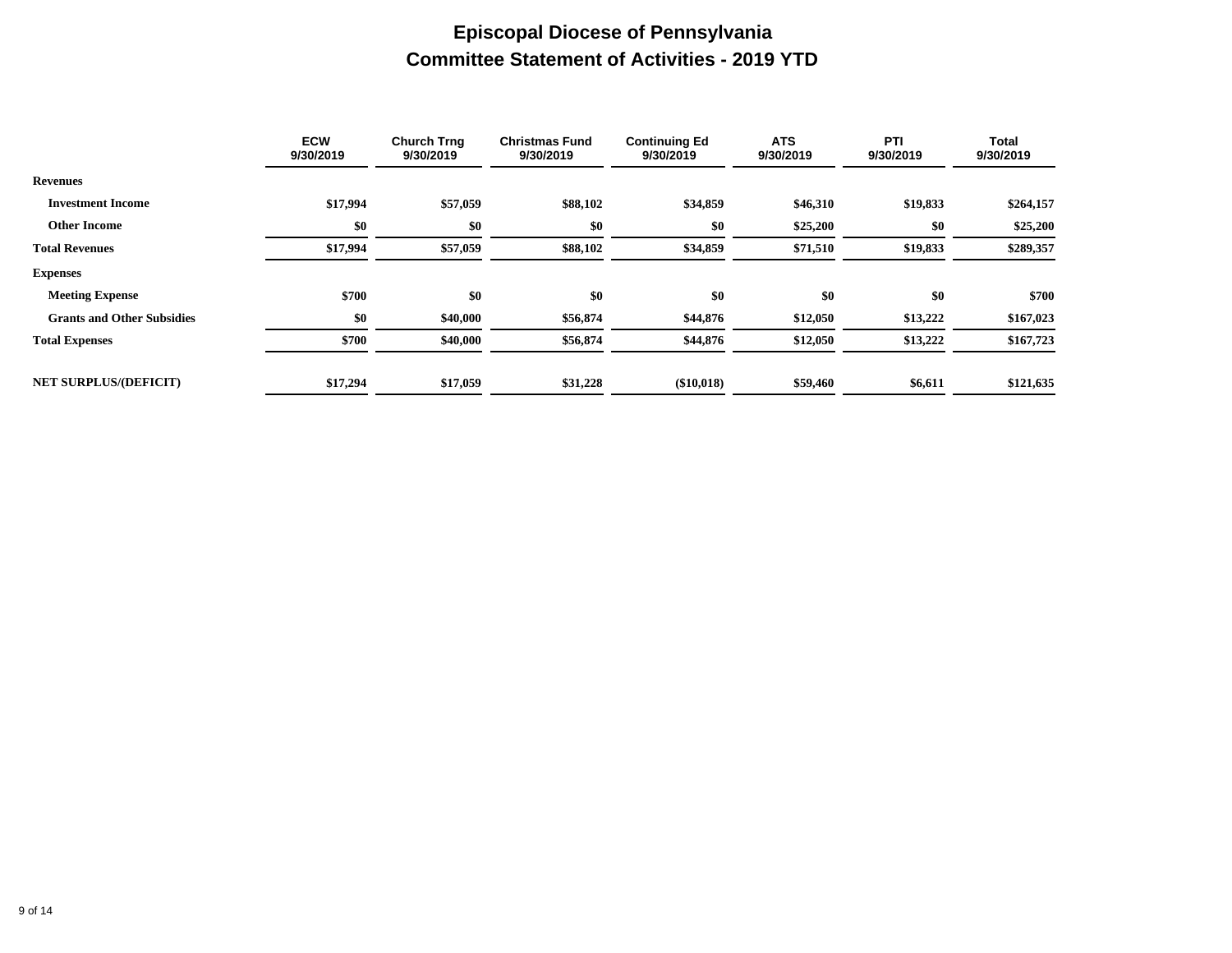#### **Episcopal Diocese of Pennsylvania Other Diocesan Activities Statement of Activities - 2019 YTD**

|                                   | <b>Episcopal Clerg</b><br>Assn. of PA<br>9/30/2019 | Wapiti<br>Maintenance **<br>9/30/2019 | Deacon<br>Intern<br>9/30/2019 | Closed<br>Churches **<br>9/30/2019 | <b>Bishop's</b><br>Discretionary<br>9/30/2019 | <b>Nunns Fund</b><br>9/30/2019 | Other Income<br>and Expense<br>9/30/2019 | <b>Total</b><br>9/30/2019 |
|-----------------------------------|----------------------------------------------------|---------------------------------------|-------------------------------|------------------------------------|-----------------------------------------------|--------------------------------|------------------------------------------|---------------------------|
| <b>Revenues</b>                   |                                                    |                                       |                               |                                    |                                               |                                |                                          |                           |
| <b>Contributions - Other</b>      | \$22,500                                           | \$0                                   | \$0                           | \$50,000                           | \$8,648                                       | \$0                            | \$0                                      | \$81,148.36               |
| <b>Investment Income</b>          | \$0                                                | \$0                                   | \$64,678                      | \$684                              | \$4,545                                       | \$228,733                      | \$6,397                                  | \$305,037.29              |
| <b>Other Income</b>               | \$20,787                                           | \$6,440                               | \$0                           | \$451,682                          | \$0                                           | \$3,000                        | \$26,423                                 | \$508,332.26              |
| <b>Total Revenues</b>             | \$43,287                                           | \$6,440                               | \$64,678                      | \$502,367                          | \$13,194                                      | \$231,733                      | \$32,820                                 | \$894,517.91              |
| <b>Expenses</b>                   |                                                    |                                       |                               |                                    |                                               |                                |                                          |                           |
| <b>Salaries</b>                   | \$0                                                | \$0                                   | \$13,014                      | \$4,500                            | \$0                                           | \$0                            | \$0                                      | \$17,513.52               |
| <b>Insurance</b>                  | \$0                                                | \$7,057                               | \$0                           | \$9,354                            | \$0                                           | \$0                            | \$0                                      | \$16,410.00               |
| <b>Professional Fees</b>          | \$0                                                | \$0                                   | \$0                           | \$5,977                            | \$0                                           | \$5,400                        | \$0                                      | \$11,376.50               |
| Honoria                           | \$4,800                                            | \$0                                   | \$0                           | \$0                                | \$0                                           | \$0                            | \$0                                      | \$4,800.00                |
| <b>Meeting Expense</b>            | \$53,994                                           | \$7,650                               | \$0                           | \$0                                | \$0                                           | \$13,118                       | \$0                                      | \$74,762.41               |
| <b>Supplies</b>                   | \$0                                                | \$0                                   | \$0                           | \$0                                | \$0                                           | \$0                            | \$427                                    | \$426.69                  |
| <b>Repair and Maintenance</b>     | \$0                                                | \$16,173                              | \$0                           | \$65,317                           | \$0                                           | \$0                            | \$140                                    | \$81,630.09               |
| <b>Travel</b>                     | \$8,233                                            | \$0                                   | \$424                         | \$13,778                           | \$0                                           | \$0                            | \$53                                     | \$22,487.87               |
| <b>Utilities</b>                  | \$0                                                | \$2,706                               | \$0                           | \$24,987                           | \$0                                           | \$0                            | \$1,632                                  | \$29,325.11               |
| <b>Telecommunications</b>         | \$0                                                | \$938                                 | \$0                           | \$1,180                            | \$0                                           | \$0                            | \$0                                      | \$2,118.15                |
| <b>Grants and Other Subsidies</b> | \$0                                                | \$0                                   | \$66,648                      | \$0                                | \$15,819                                      | \$226,233                      | \$140,738                                | \$449,437.71              |
| <b>Miscellaneous</b>              | \$0                                                | \$0                                   | \$0                           | \$0                                | \$0                                           | \$0                            | \$10,000                                 | \$10,000.00               |
| 3719 Expenses                     | \$247                                              | \$0                                   | \$0                           | \$0                                | \$0                                           | \$0                            | \$0                                      | \$246.96                  |
| <b>Real Estate Tax</b>            | \$0                                                | \$41,854                              | \$0                           | \$0                                | \$0                                           | \$0                            | \$0                                      | \$41,853.83               |
| <b>Total Expenses</b>             | \$67,274                                           | \$76,377                              | \$80,085                      | \$125,093                          | \$15,819                                      | \$244,751                      | \$152,989                                | \$762,388.84              |
| <b>NET SURPLUS/(DEFICIT)</b>      | $(\$23,987)$                                       | $(\$69,937)$                          | (\$15,407)                    | \$377,274                          | $(\$2,625)$                                   | (\$13,018)                     | (\$120,170)                              | \$132,129.07              |
|                                   |                                                    |                                       |                               |                                    |                                               |                                |                                          |                           |

10 of 14 \*\* Wapiti & Closed Church Fund activity shown summarized on Unified Budget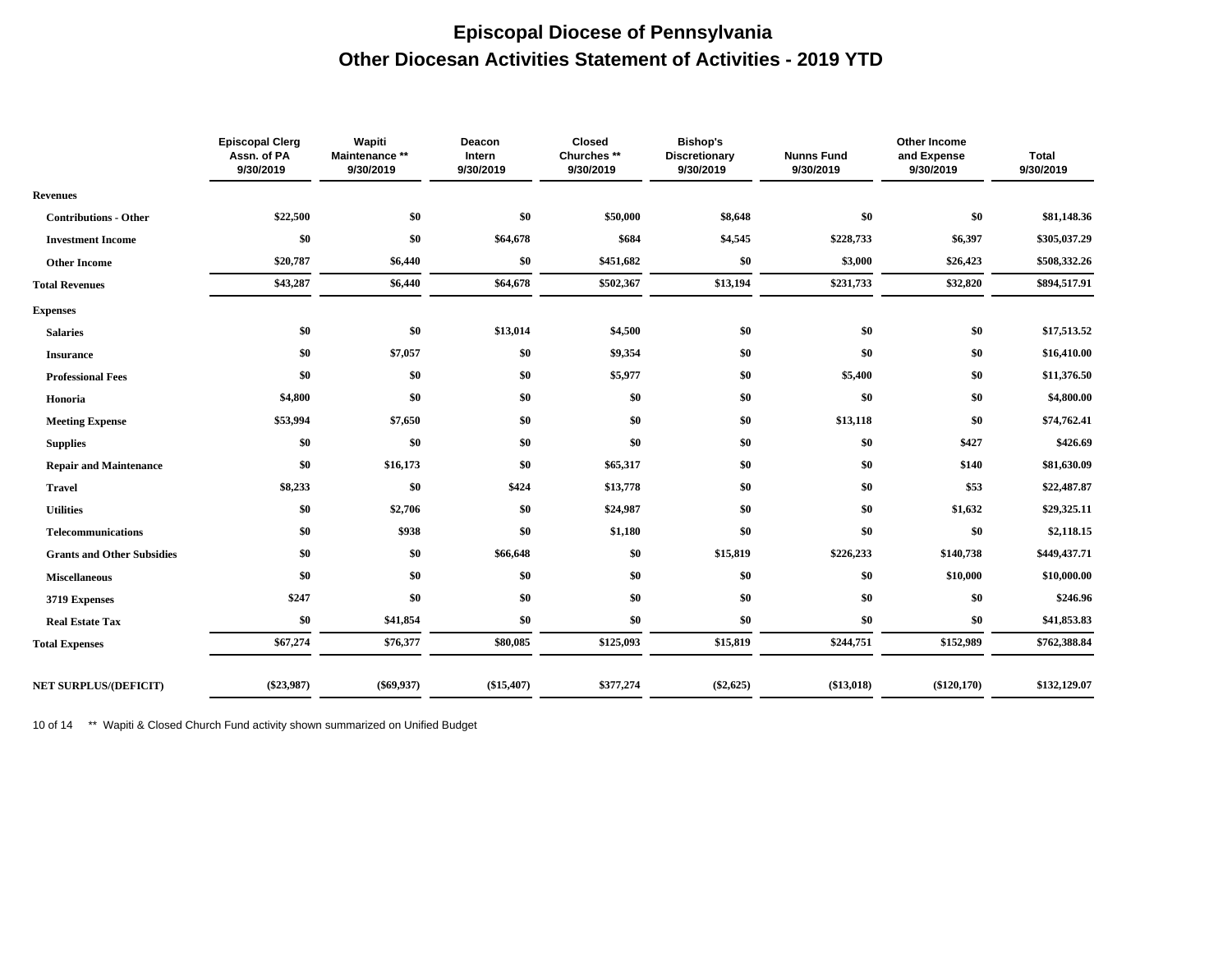### **Episcopal Diocese of Pennsylvania Statement of Activities**

Non-Cash Diocesan Activities 2019 - Year To Date

|                                   | Investment<br><b>Gain/Loss</b><br>9/30/2019 | Depreciation<br>and Fees<br>9/30/2019 | <b>Closed Church</b><br><b>Property Appraisal</b><br>9/30/2019 | Change in<br><b>Perpetual Trust</b><br>9/30/2019 | <b>Bad Debt</b><br><b>Expense</b><br>9/30/2019 | <b>Total</b><br>9/30/2019 |
|-----------------------------------|---------------------------------------------|---------------------------------------|----------------------------------------------------------------|--------------------------------------------------|------------------------------------------------|---------------------------|
| <b>Revenues</b>                   |                                             |                                       |                                                                |                                                  |                                                |                           |
| <b>Change in Investment Value</b> | \$8,283,073                                 | \$0                                   | \$0                                                            | \$416,153                                        | \$0                                            | \$8,699,226               |
| <b>Total Revenues</b>             | \$8,283,073                                 | \$0                                   | \$0                                                            | \$416,153                                        | \$0                                            | \$8,699,226               |
| <b>Expenses</b>                   |                                             |                                       |                                                                |                                                  |                                                |                           |
| Fees                              | \$0                                         | \$104,762                             | \$0                                                            | \$0                                              | \$0                                            | \$104,762                 |
| <b>Total Expenses</b>             | \$0                                         | \$104,762                             | \$0                                                            | \$0                                              | \$0                                            | \$104,762                 |
|                                   |                                             |                                       |                                                                |                                                  |                                                |                           |
| <b>NET SURPLUS/(DEFICIT)</b>      | \$8,283,073                                 | $(\$104,762)$                         | \$0                                                            | \$416,153                                        | \$0                                            | \$8,594,465               |

11 of 14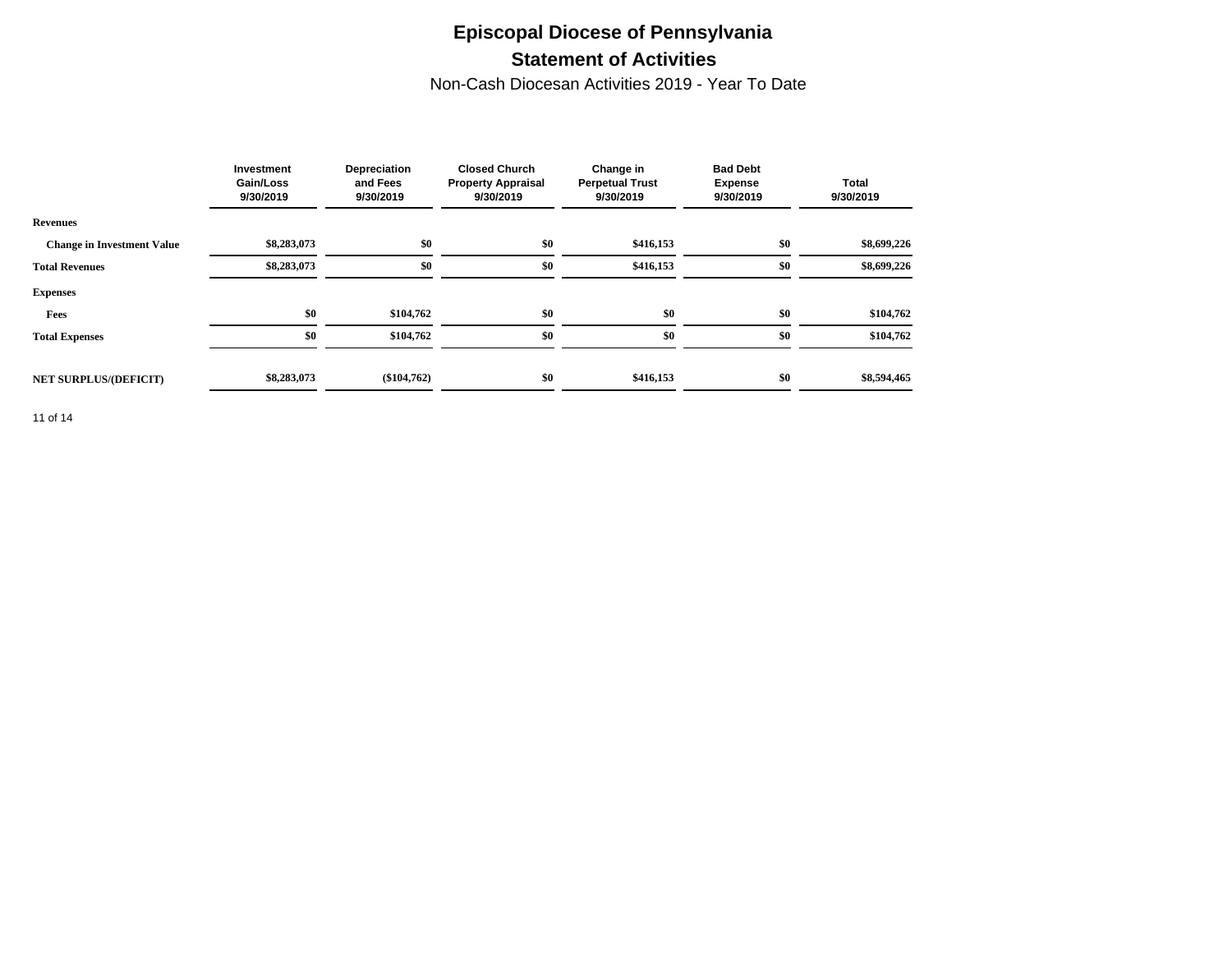#### **Episcopal Diocese of Pennsyvania Statement of Financial Position 9/30/2019**

**Assets**

| Cash                                           | \$<br>3,916,521  | <b>Cash Detail</b>             |                 |
|------------------------------------------------|------------------|--------------------------------|-----------------|
| <b>Contributions Receivable</b>                |                  | Lockbox                        | \$              |
| <b>Pledges</b>                                 | 211,427          | <b>Bishop's Discretionary</b>  | 5,710           |
| <b>Other</b>                                   |                  | <b>Designated Funds</b>        | 1,332,977       |
| <b>Assessments Receivable</b>                  | 388,988          | <b>TD Payroll Account</b>      |                 |
| <b>Other Receivables</b>                       | 232,521          | <b>Church House Operating</b>  | 1,410,357       |
| <b>Prepaid Expenses</b>                        | 709,998          | <b>Closed Churches</b>         | 872,843         |
| Investments                                    | 70,044,276       | <b>Nunns Operating Account</b> | 294,384         |
| <b>Charitable Remainder Trusts</b>             | 19,000           | Petty Cash                     | 250             |
| <b>Real Estate Held for Sale</b>               |                  | <b>Total Cash</b>              | \$<br>3,916,521 |
| <b>Loans Receivable</b>                        | 952,473          |                                |                 |
| <b>Property and Equipment, Net</b>             | 6,081,416        |                                |                 |
| <b>Beneficial Interest in Perpetual Trusts</b> | 4,842,109        |                                |                 |
| <b>Total Assets</b>                            | 87,398,729       |                                |                 |
| <b>Liabilities</b>                             |                  |                                |                 |
| <b>Accounts Payable and Accrued Expenses</b>   | \$<br>256,475    |                                |                 |
| <b>Post- Retirement Benefit Obligation</b>     | 3,850,000        |                                |                 |
| <b>Total Liabilities</b>                       | \$<br>4,106,475  |                                |                 |
| <b>Net Assets</b>                              | 83,292,254       |                                |                 |
| <b>Total Liabilities and Net Assets</b>        | \$<br>87,398,729 |                                |                 |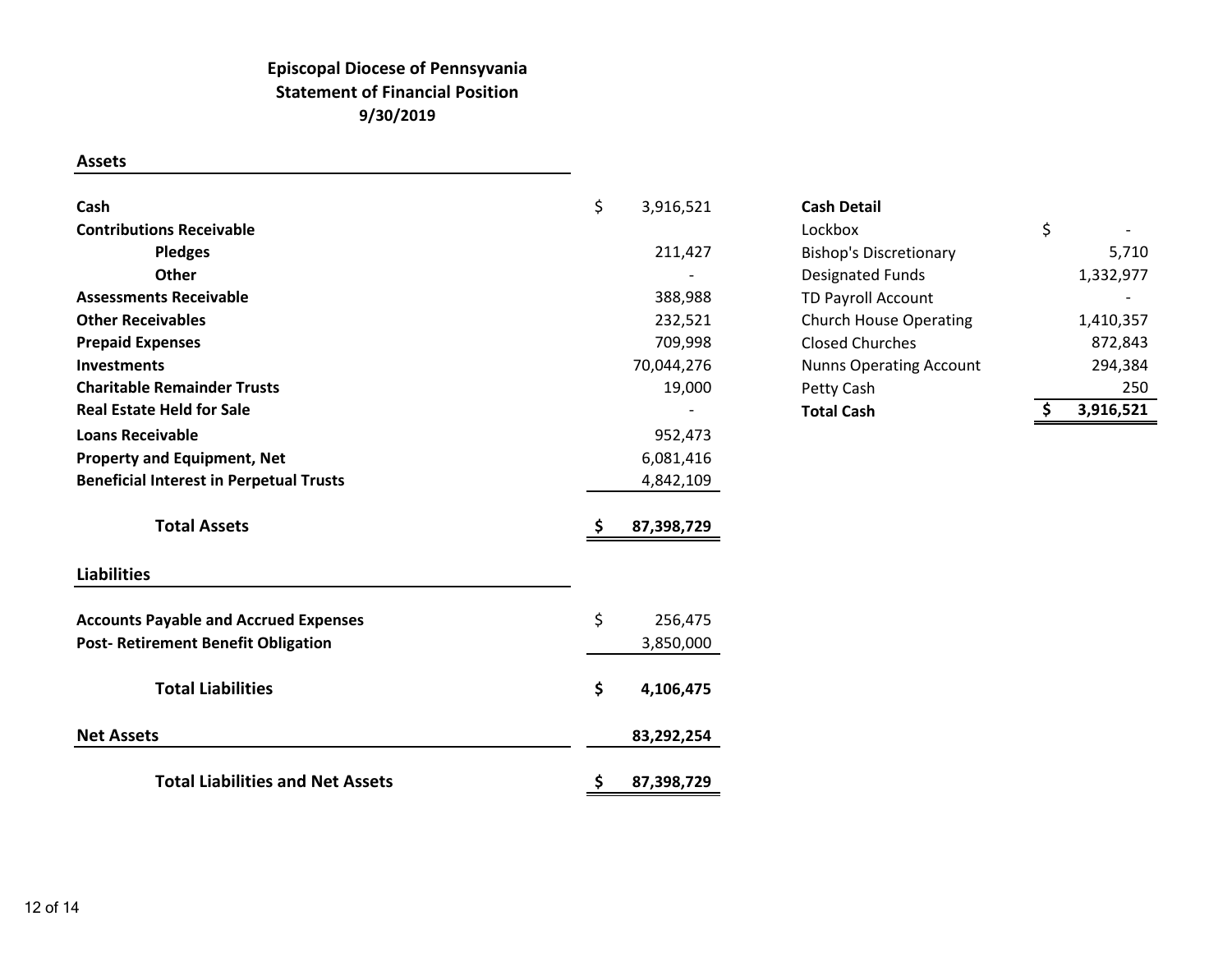#### **Episcopal Diocese of Pennsylvania**

#### **Notes to the Financial Statements**

#### **September, 2019**

**1**. Certain closed operations of DIOPA, such as the Maryland property and closed churches, as expense lines on Unified Budget Report, and Other Diocesan Activities on the attached monthly financial statements. The funding of these expenses comes from distributions from the Diocesan Property Fund. As these are cash transfers from the Foundation fund to our bank account to pay these closed operations expenses, we cannot count these transfers as revenue. These monies had previously been recognized as revenue, principally through the sale of closed church assets which were deposited into the Diocesan Property Fund. As a consequence, budget performance will be unfavorably distorted. That is, actual expense for these items will be shown on statements but the corresponding funding from non-revenue sources will not.